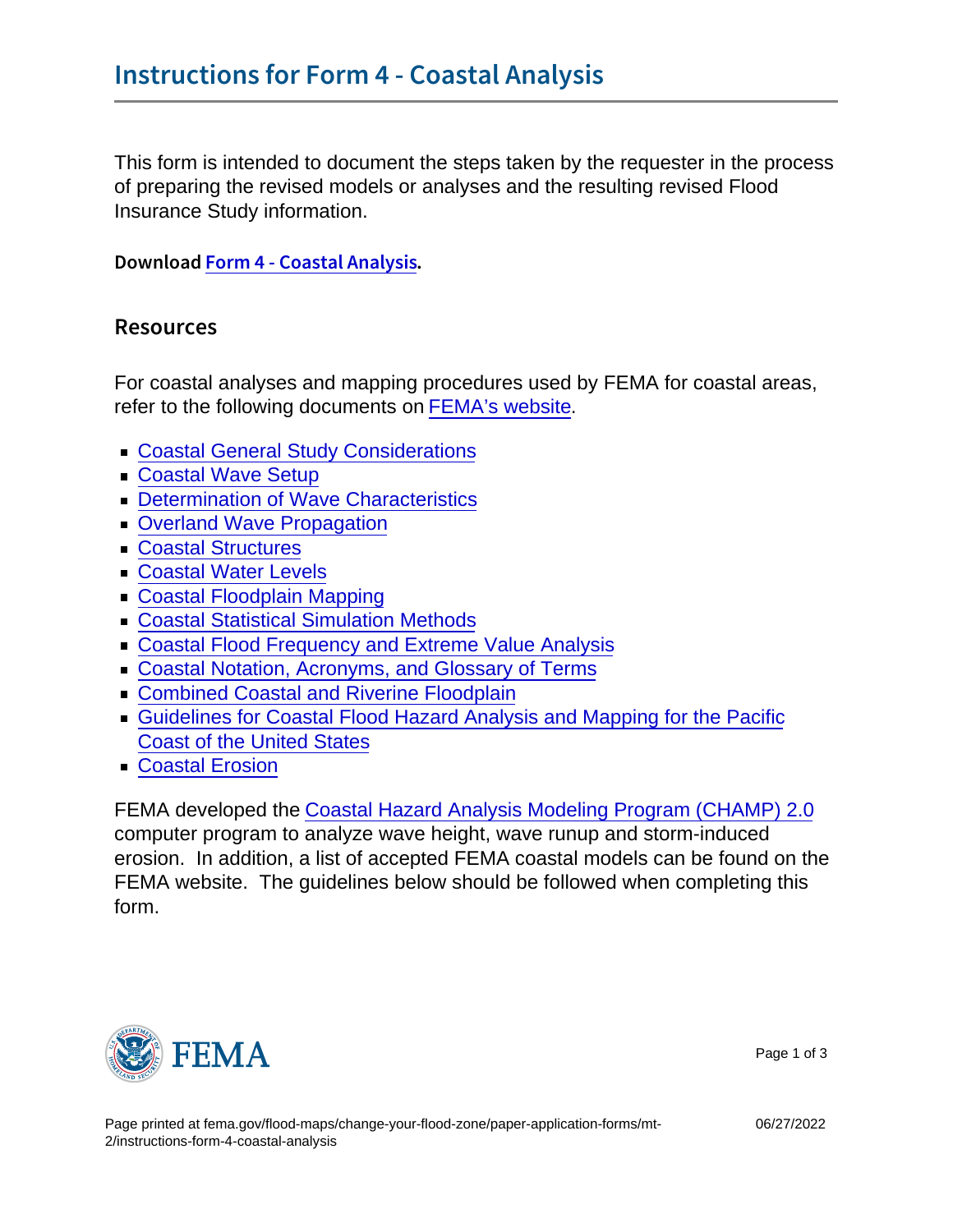# Section A: Coastline to be Revised

Describe the limits of the restudied area. Road names and/or landmarks near the restudied area or transects used in the effective Flood Insurance Study may be used as reference points.

## Section B: Effective Flood Insurance Study

Provide the type of analyses (approximate or detailed wave parameter computations) used for the effective Flood Insurance Study for the community being restudied. This information is available in the hydrologic and hydraulic sections of the Flood Insurance Study report.

### Section C: Revised Analysis

All changes to effective models must be supported by certified topographic information, structure plans, survey notes, storm surge data, meteorological data, etc. All equations or models used must be referenced. Attach descriptions and/or sketches of transect profiles for revised erosion, wave height, wave runup, wave setup, and wave overtopping analyses. Wave runup and wave overtopping should be considered when the wave heights approach the crest of the shore protection structure or natural landforms. Special care should be taken when addressing wave setup, as newer model configurations may implicitly consider setup in the reported stillwater elevations. Refer to the relevant effective Flood Insurance Study report for this information. If FEMA procedures are not used in the revised analyses, provide an explanation.

### Section D: Results

Information must be provided to determine the impact of the analysis on the mapping of the coastal high hazard areas (VE zones), including the location of the coastal high hazard area boundaries, maximum wave height elevation, Limit of Moderate Wave Action placement (where applicable), and maximum wave runup



Page 2 of 3